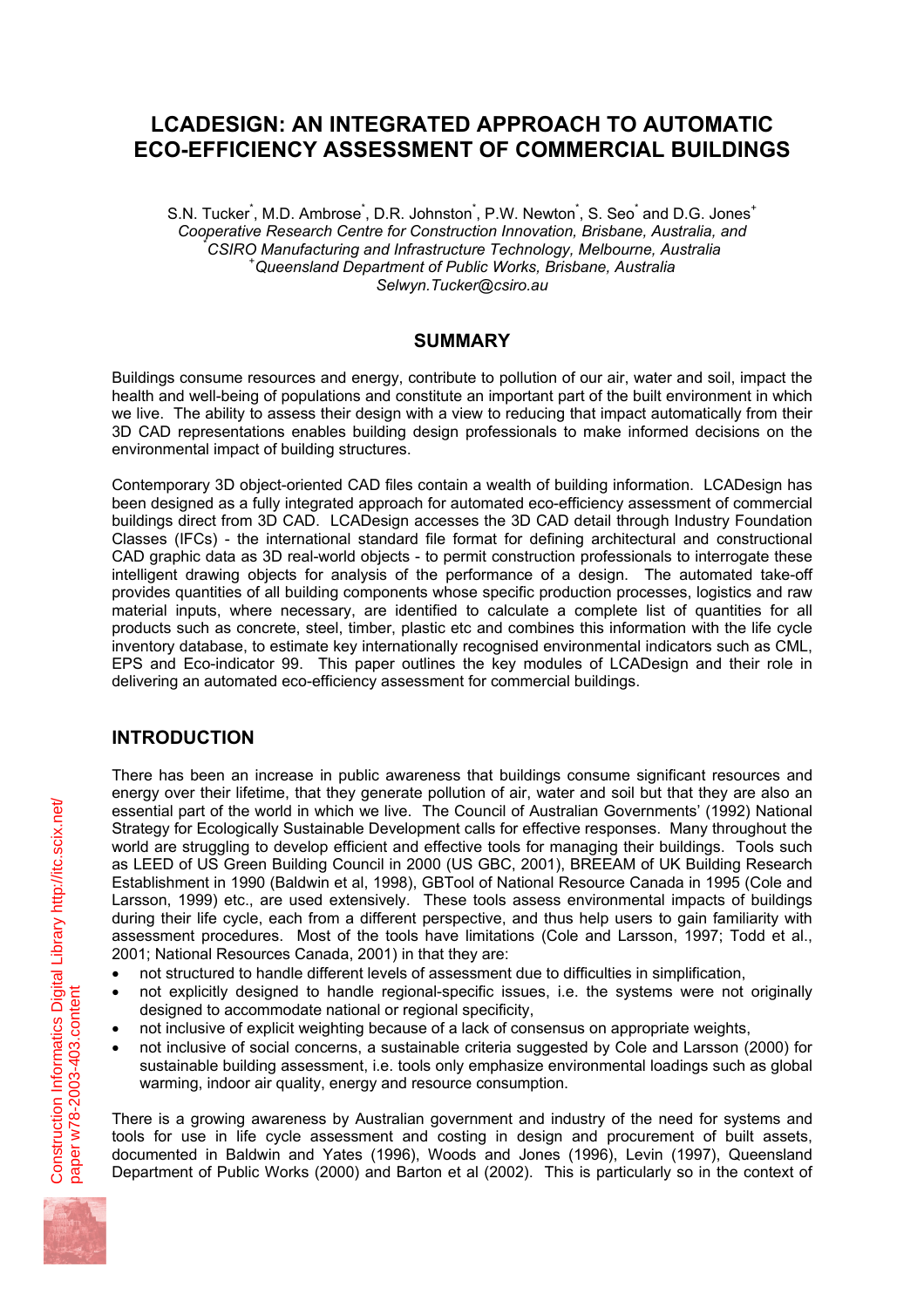energy and greenhouse gas emissions as well as water consumption but is also extending to other environmental aspects. This is a global challenge. Seo (2002) reviewed environmental assessment tools which have been developed and identified areas which limit the effectiveness and sustainable criteria of the models:

- Restriction of tools to specific aspects a more comprehensive assessment model, extended to include building or community level, is needed.
- Lack of ability for in-depth and elaborate assessment (i.e. they do not have the ability to check different alternative criteria at the same time).
- Need of a specially educated assessor and thus unable be used by different/ other parties.
- Time-consuming and demanding data input (i.e. the GBTool requires the use of other tools for input data) - a user-oriented model will provide a more convenient model.
- Lack of consideration of economic criteria only a few include cost effectiveness.
- Lack of a transparent weighting system some models use equal or fixed weighting which may lead to misconstrued results.

Environmental impacts of buildings occur at all scales: *global* (ozone depleting chemicals, global warming from fossil fuel combustion, resource depletion); *local* (urban sprawl, environmental degradation of air, water, soil); and *indoor* (indoor air pollution, hazardous materials, workplace safety). The ability to assess environmental impact automatically from 3D CAD drawings enables building design professionals to make timely and informed decisions. These impacts are long term since buildings are constructed with design lifetimes of many decades and so the minimisation of environmental impacts at the design stage is an optimal approach. At an International level, ISO (ISO 2002) have also been attempting to classify the various approaches to environmental assessment of buildings (Figure 1).

| <b>Intended users</b><br>and beneficiaries                                                                      | Intended phase                                                                                                                                                                                        |                                                                                                                                                                   |                                                                                                                                   |
|-----------------------------------------------------------------------------------------------------------------|-------------------------------------------------------------------------------------------------------------------------------------------------------------------------------------------------------|-------------------------------------------------------------------------------------------------------------------------------------------------------------------|-----------------------------------------------------------------------------------------------------------------------------------|
|                                                                                                                 | Strategic planning and<br>Schematic design                                                                                                                                                            | Detailed design and<br>construction                                                                                                                               | Operation including repair<br>and maintenance                                                                                     |
| Clients<br>Asset owners<br>Facility managers<br>Quality managers<br>Providers<br>Suppliers                      | <b>Methods for sustainable</b><br>asset management<br>Quality management<br>Communication between<br>management and providers<br>e.g. ESSAM & ESD<br>Office Fitout Guideline <sup>1</sup>             |                                                                                                                                                                   |                                                                                                                                   |
| Clients<br><b>Designers</b><br>Constructors<br>Suppliers                                                        | Methods for environmentally conscious design<br>Comparison of possible design alternatives<br>Assessment against stated target values<br>Communication between client and designers<br>e.g. LCADesign |                                                                                                                                                                   |                                                                                                                                   |
| Owners, investors<br>occupants<br>Facility managers,<br>building operators<br>Developers<br>Real estate brokers |                                                                                                                                                                                                       | Methods for rating of existing building from<br>environmental aspect<br>Communication between stakeholders for investment to<br>existing building<br>e.g. $LEED2$ |                                                                                                                                   |
| Owners<br>Designers<br><b>Building managers</b><br>and operators<br>Occupants                                   |                                                                                                                                                                                                       |                                                                                                                                                                   | <b>Methods for</b><br>sustainable operation<br>Communication between<br>stakeholders for building<br>assessment<br>e.g. $NABERS3$ |

<sup>1</sup> Queensland Department of Public Works (2000) <sup>2</sup> US Green Building Council (2001) <sup>3</sup> Vale et al (2001)

**Figure 1** Intended users and life cycle stages of LCA tools (based on ISO 2002)

There is growing evidence that a combined life cycle assessment and economic costing tool can deliver both environmental and economic benefits for all sections of the building life cycle (via tradeoffs in product selection and design optimisation). This paper outlines key modules of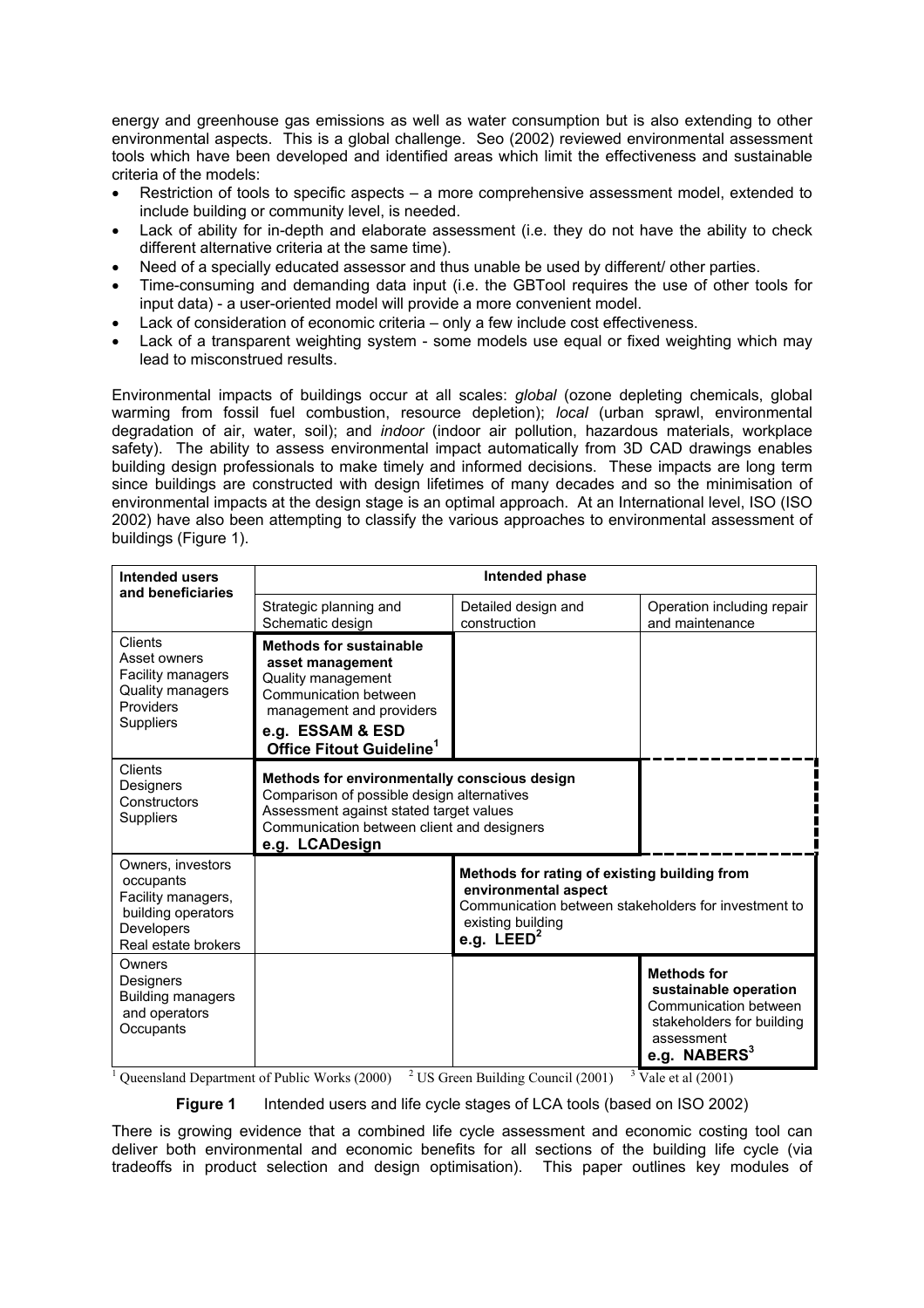LCADesign and their role in delivering an automated eco-efficiency assessment for commercial buildings.

#### **LCADESIGN**

LCADesign has been developed to satisfy the needs of "environmentally conscious design". The principal objective is to develop a building assessment tool (LCADesign) that includes databases and decision-support tools accepted by government and industry as the preferred environmental performance appraisal tool for commercial buildings. Specifically, the objectives are to:

- Create life cycle assessment databases required for specific manufactured building products (e.g.  $CO<sub>2</sub>$  emissions; air toxics emissions etc); and to
- Develop a product selection decision-support system interface to IFC complaint CAD software for environmental and cost assessment of commercial building designs.

The resultant software tool enables industry to optimise decisions on the environmental impact of buildings by providing a uniform level of information and to access environmental and cost information for different product combinations and designs. It will meet a growing need from designers and regulators for real-time performance appraisal of designs.

A comparison of the features of the LCADesign environmental assessment tool and the capabilities of existing tools are shown in Table 1. LCADesign is designed to be a significant advancement on current tools.

| <b>Characteristic</b> | <b>LCADesign Automated Eco-Efficiency</b><br><b>Design Tool for Commercial Buildings</b> | <b>Environmental Ratings Systems for</b><br><b>Commercial Buildings*</b> |
|-----------------------|------------------------------------------------------------------------------------------|--------------------------------------------------------------------------|
| Quantification        | Absolute values                                                                          | Relative values (usually ordinal scaling)                                |
|                       | Evidence based calculation                                                               | Evidence interpretation required                                         |
|                       | (repeatable)                                                                             | (individual assessment)                                                  |
|                       | Calculated from building components                                                      | Calculated from aggregate building                                       |
|                       |                                                                                          | description                                                              |
|                       | Includes full life cycle                                                                 | Includes some life cycle allowances                                      |
|                       | Includes costing                                                                         | No costing included                                                      |
|                       | Aggregates upwards from components                                                       | Available at building level only                                         |
| <b>Assessment</b>     | Objective (no personal judgment                                                          | Subjective (mixture of personal                                          |
|                       | required)                                                                                | judgment and some objective measures)                                    |
|                       | Comparative ratings star rating levels                                                   | Comparative ratings at star rating level                                 |
|                       | Evaluation at detailed environmental                                                     | A few have detailed evaluation                                           |
|                       | impacts level                                                                            |                                                                          |
|                       | Comparison of performance of                                                             | Little comparison of performance of                                      |
|                       | components                                                                               | components                                                               |
|                       | Accepted for standards, codes,                                                           | Accepted for overall assessments                                         |
|                       | performance based tests                                                                  |                                                                          |
|                       | Variety of performance measures                                                          | Usually single measure or rating only                                    |
|                       | Weighting of components transparent                                                      | Inherently assumed weighting of                                          |
|                       | to user                                                                                  | components                                                               |
| <b>Tools</b>          | Data direct from CAD                                                                     | Data entered from collated information                                   |
|                       | Evaluation based on comprehensive                                                        | Evaluation done by guided individual                                     |
|                       | databases                                                                                | judgment                                                                 |
|                       | Full evaluation at sketch design stage                                                   | Fully applicable at sketch design stage                                  |
|                       | Full evaluation at detailed design stage                                                 | Little additional use at detailed design                                 |
|                       |                                                                                          | stage                                                                    |
|                       | Process can be verified at every level                                                   | Process can be verified assuming                                         |
|                       |                                                                                          | subjective assessments                                                   |
|                       | Tradeoffs easily accomplished                                                            | Tradeoffs usually done manually                                          |
|                       | Extensive calculations only possible                                                     | Can be assessed by questionnaire                                         |
| FED DOFFAM            | with tool                                                                                |                                                                          |

**Table 1** Environmental appraisal tool features

\* e.g. LEED, BREEAM, NABERS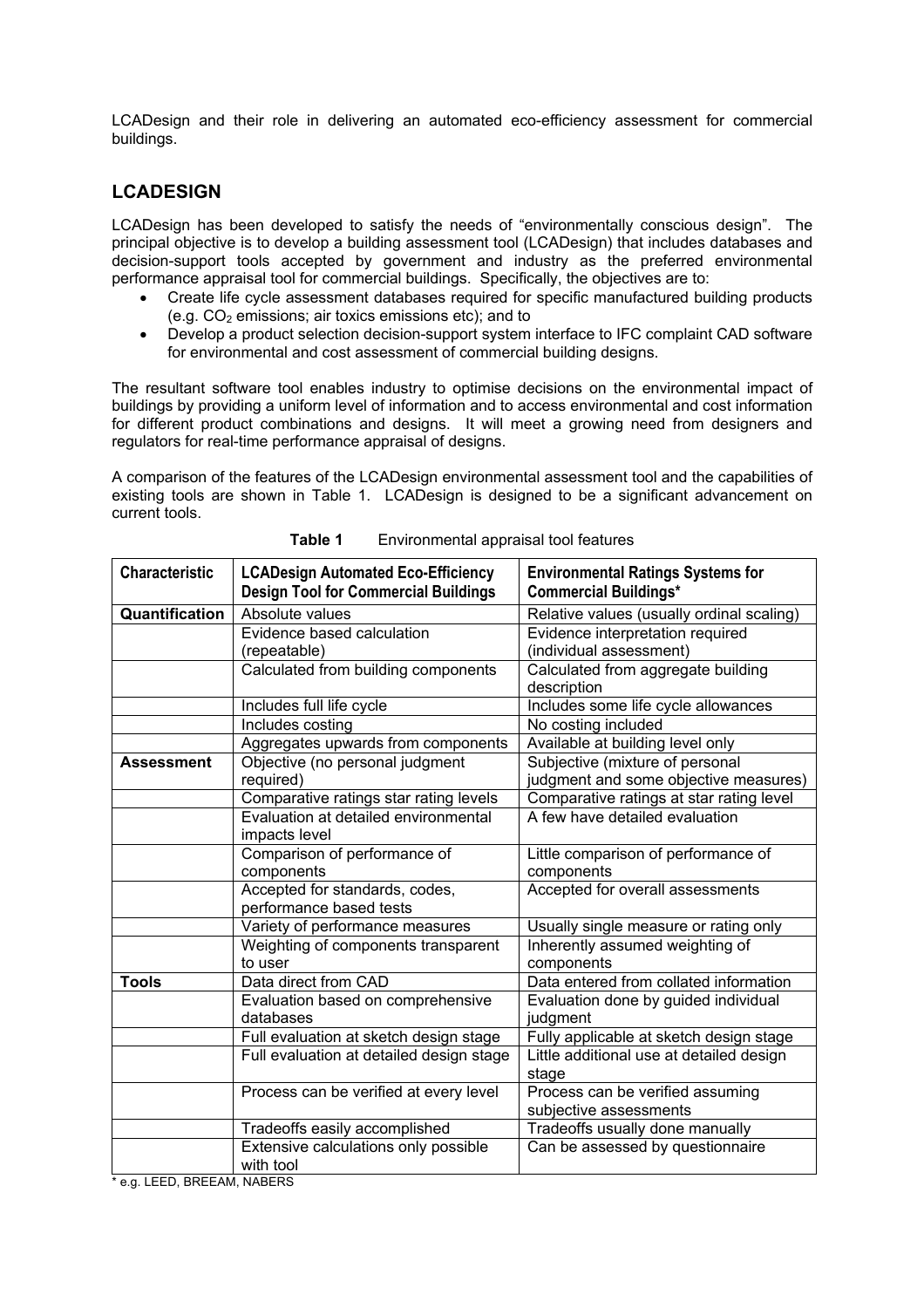3D object-oriented CAD files contain a wealth of building information. LCADesign is a fully integrated approach to automatic eco-efficiency assessment of commercial buildings. LCADesign accesses 3D CAD detail through Industry Foundation Classes (IFCs) - the international standard file format for defining architectural and constructional CAD graphic data as 3D real-world objects - allowing professionals to interrogate these intelligent drawing objects and asses the performance of a design. The automated take-off provides quantities of all building components whose specifications are identified, combined with a complete list of product quantities in all qualities of concrete, steel, timber, plastic etc and results calculated in an Australian life cycle inventory database to estimate impacts according to recognised environmental indicators such as CML, EPS and Eco-indicator 99.

## **LIFE CYCLE ASSESSMENT (LCA)**

Life cycle assessment, as defined by ISO 14040, is a method to assess the impact on the environment of a product (including buildings) from "cradle to grave", i.e. from acquiring raw materials for product manufacture to its disposal at the end of its useful life (ISO 1998). This includes components that are replaced in part or in whole over the life of a building, depending on the usage patterns, refurbishment or occupancy. A full life cycle assessment includes all resource depletion, emissions and impacts of pollutants released to air, water and soil during creation, operation and disposal. Consequently, a comprehensive database of resource and emissions data for a wide range of processes is required for such assessment.

The environmental impacts, in general, are categorised according to their effect on ecosystems, human health, and natural resources (SETAC, 1993). Environmental impact indicators provide a set of objective data useful to assess environmental effects of product use and the extent that each aspect of the intended product contributes to environmental impacts.

The indicators are also used to monitor improvement trends in performance as changes are made to the intended product. The impact categories express the environment impacts as quantities, so that processes and products can easily be compared. Well known international indicators include CML, EPS and Eco-indicator 99, each of which has a different focus and use. What is common is a demand for vast detail about resource consumption and emission generation at every process in product manufacture. In the case of LCADesign, the final product is an entire building.

### **INTEGRATED APROACH OF LCADesign**

An automated assessment procedure requires a fully integrated approach. There are four steps (block arrows in Figure 2) in proceeding from the information contained in the 3D CAD to the results that the user needs to enable comparisons between alternatives.



**Figure 2** LCADesign information flow

The *first step* is to extract information (including dimensions, location, building products, etc) from 3D CAD to provide component quantities. At this stage the costs can also be established from a cost database.

The *second step* is to determine product specifications. Some product specifications relate directly to drawing components with some only identified from a range of intermediates in manufacturing. A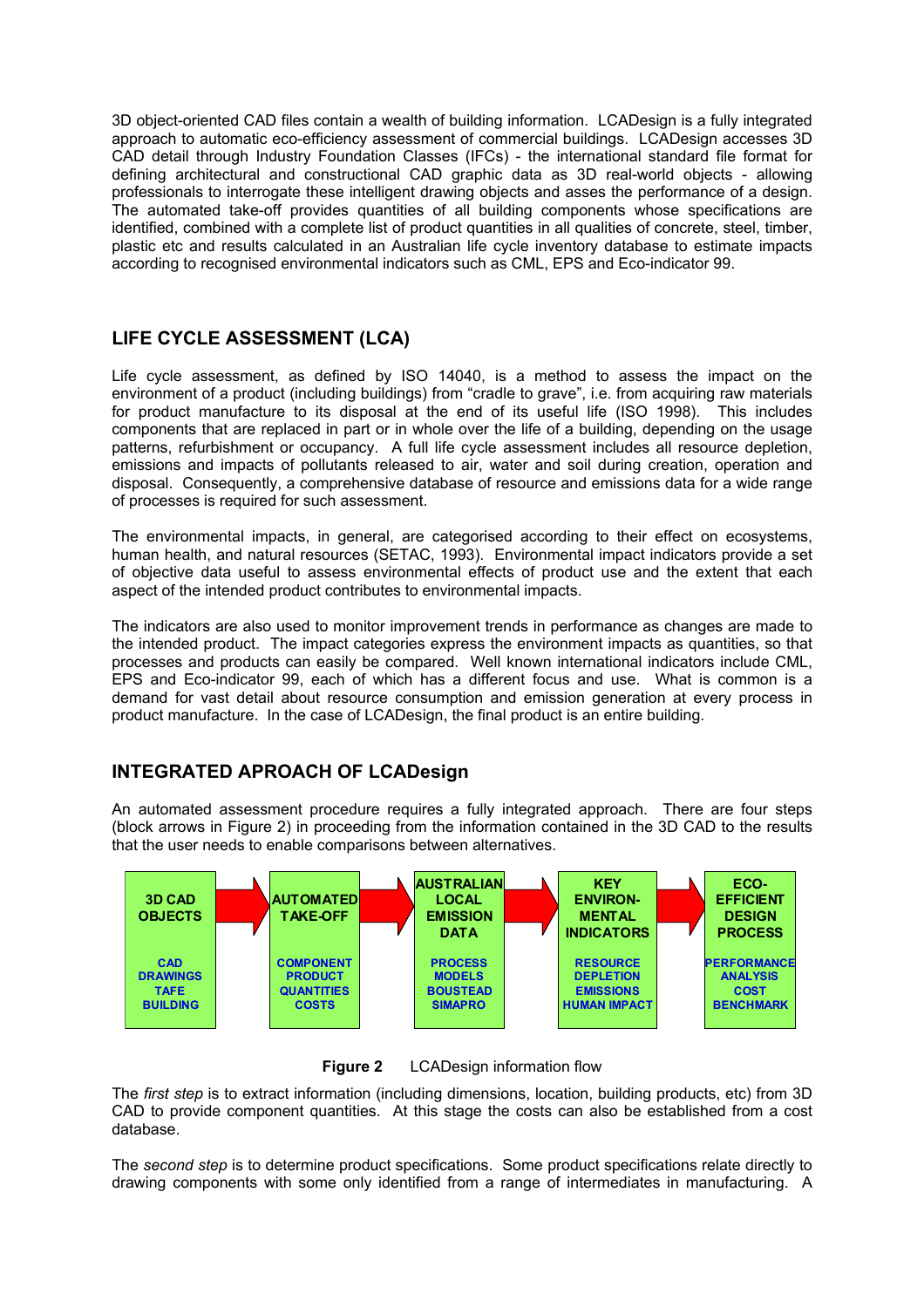generic database and set of reasoning rules for component composition are used to calculate quantities of resources and emissions for each product.

The *third step* is to calculate the various environmental indicators from the fuel, energy and raw material and emission information and any other aggregated quantitative measures.

The *final step* is to provide tools for viewing information and providing "drill down" facilities to reveal where the "hot spots" are in terms of product or location in the design.

#### **IFCS**

One of the great disadvantages of environmental assessment procedures for buildings, or indeed any system, is the need to quantify and enter data about a building. This is very time consuming and updating data and tracking changes can be onerous and error prone. Exploiting existing information sources is vital for general adoption of life cycle assessment. Some of the current generation of CAD systems offer a possible avenue for this data transfer. Traditionally, CAD drawings have been simple line representations of a building with no associated information as to what the lines represent, i.e. walls, windows, roofs, etc. However, object orientated CAD systems do contain such information and provide the opportunity to develop automated analysis software.

The Industry Foundation Classes (IFCs) currently being developed and implemented world-wide for information exchange from proprietary CAD systems is the future of data transfer platforms (Wix and Leibich, 1997). The IFCs are a set of electronic specifications representing objects that occur in constructed facilities (including real things such as doors, walls, fans, etc. and abstract concepts such as space, organisation, process etc.). These specifications represent a data structure supporting an electronic project model useful in sharing data across applications and are adopted for LCADesign.

Each specification is called a 'class'. The word 'class' is used to describe a range of things that have common characteristics. For instance, every door has the characteristics of opening to allow entry to a space; every window has the characteristic of transparency so that it can be seen through. Door and window are names of classes and these classes are termed Industry Foundation Classes or IFCs. A major advantage of utilising IFC technology is that it allows analysis of drawings produced from any IFC compliant system. Many major CAD vendors are moving towards IFC compliance. Identification of every object in a CAD drawing by class allows analytical software calculating building measures such as environmental performance to obtain almost all desired characteristics directly from a CAD drawing.

#### **PHYSICAL ATTRIBUTES OF BUILDING OBJECTS**

The building model database is populated from the CAD model via an IFC file. The EXPRESS Data Manager (EDM) system was chosen to store and manage the specific building (or project) data because facilities exist to import the IFC schema and IFC formatted data into an EDM model. The components of any specific building are stored as objects within the hierarchy specified by the IFC schema. The EDM system's *main feature is to manage information independently of any proprietary application. This is achieved through many international standards for industrial data now being developed and most importantly following the same methodology from ISO TC184/SC4 and the ISO 10303 (STEP) standard. These standards focus on computer sensible object models* (EXPRESS Data Manager 2002).

The environmental model of a building has a degree of incompleteness dependant upon the depth of information in the databases. Some attributes may be known to a lesser level of detail and therefore will be reported at a courser or more aggregated level. The environmental model is stored in the EDM model of the building integral with the data transferred from 3D CAD.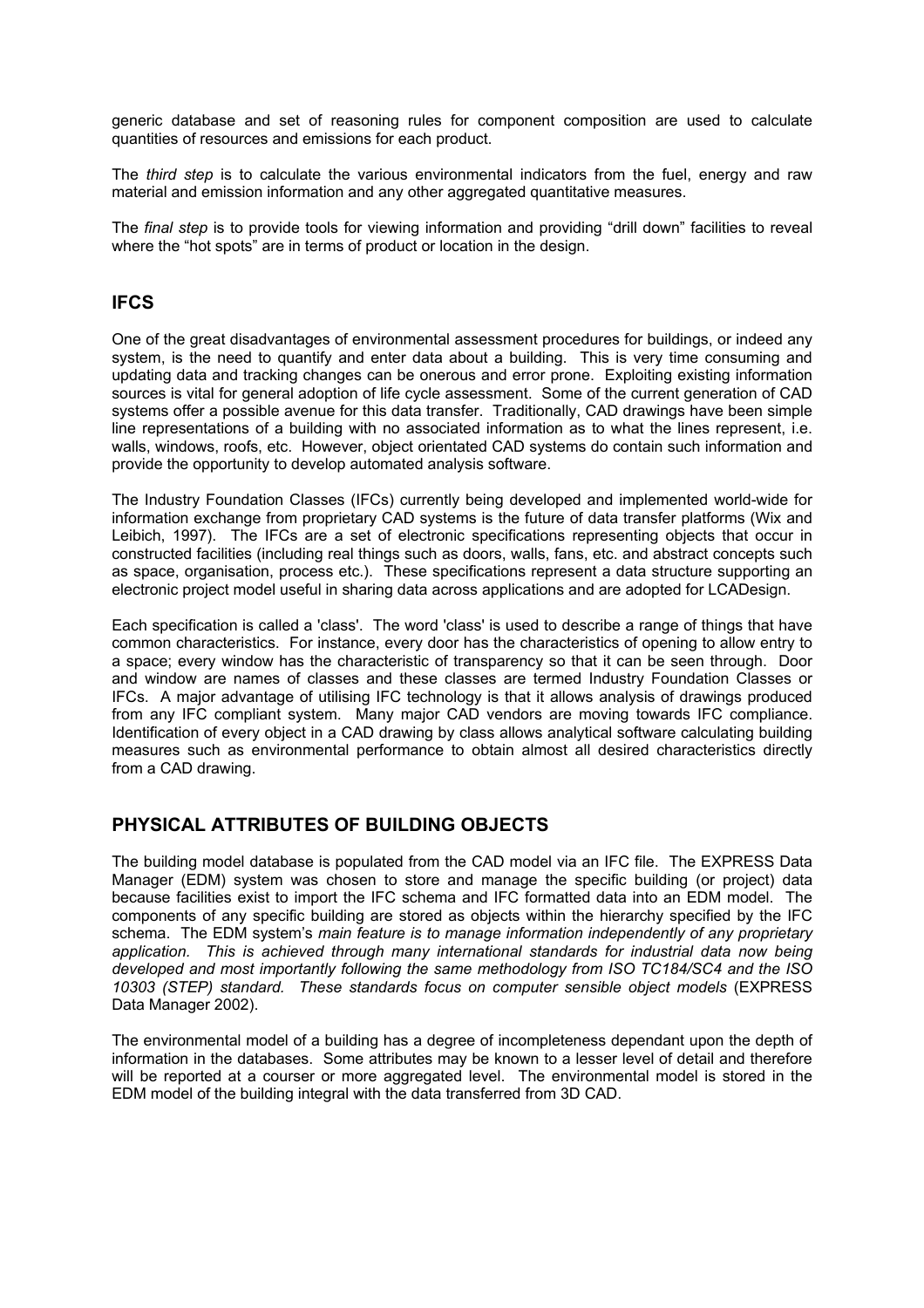### **DATABASE CONTENT**

Several sources of data have to be accessed by the assessment tool and the tool also needs facilities to directly manage some of this data. Figure 3 shows that a single database can be used for the storage of these various sources of data. Currently, the full implementation is still in progress to replace the original relational database management system used to manage the building and environmental impact data. The building quantity data are extracted from the 3D CAD model via an IFC file and imported into the relational database. Work has only begun in formalising the "Default Reasoning Rules" (described later in this paper) required to relate building elements with product composition. Currently this is being included with the building quantity data.



**Figure 3** Outline of data information flows

The Australian Cost Management Manual (ACMM) (Australian Institute of Quantity Surveyors, 2001) provides a building element classification to enable "drill down" by building location and provides a descriptive hierarchical nomenclature familiar to many potential users of LCADesign. ACMM Element ("ACMME") codes are assigned to the 3D CAD objects.

The environmental data for building products is based on the Boustead model (briefly described later in this paper) of processes in mining, manufacturing, transporting, and assembling products. This Life Cycle Inventory (LCI) data (with resource use and emissions mainly per kilogram) inherent in the database is being refined for Australian industry practice. This relates the products and logistics, to the raw materials consumed and emissions generated and consequently to the associated environmental impacts.

### **MANAGEMENT OF THE BUILDING AND ENVIRONMENTAL DATA**

LCADesign will provide facilities to manage all data required for environmental analysis. The LCADesign system exclusively manages the Default Reasoning Rules, ACMME mapping, and environmental assessment method definitions (CML, EPS, EcoIndicator 99, etc) and imports and manages LCI data (including the material to substance mapping). In the case of the physical building model, the LCADesign system "reads" the physical building data from the EDM database. The schemas are being designed in the EXPRESS language to describe EDM database storage for environmental assessment methods and impacts, ACMME information, default reasoning rules and LCI data.

## **BUILDING PRODUCT DATABASE**

The inventory database contains resource consumption and emissions generation data in a hierarchy of industrial processes and "intermediates" with an ability to compile these attributes at any node in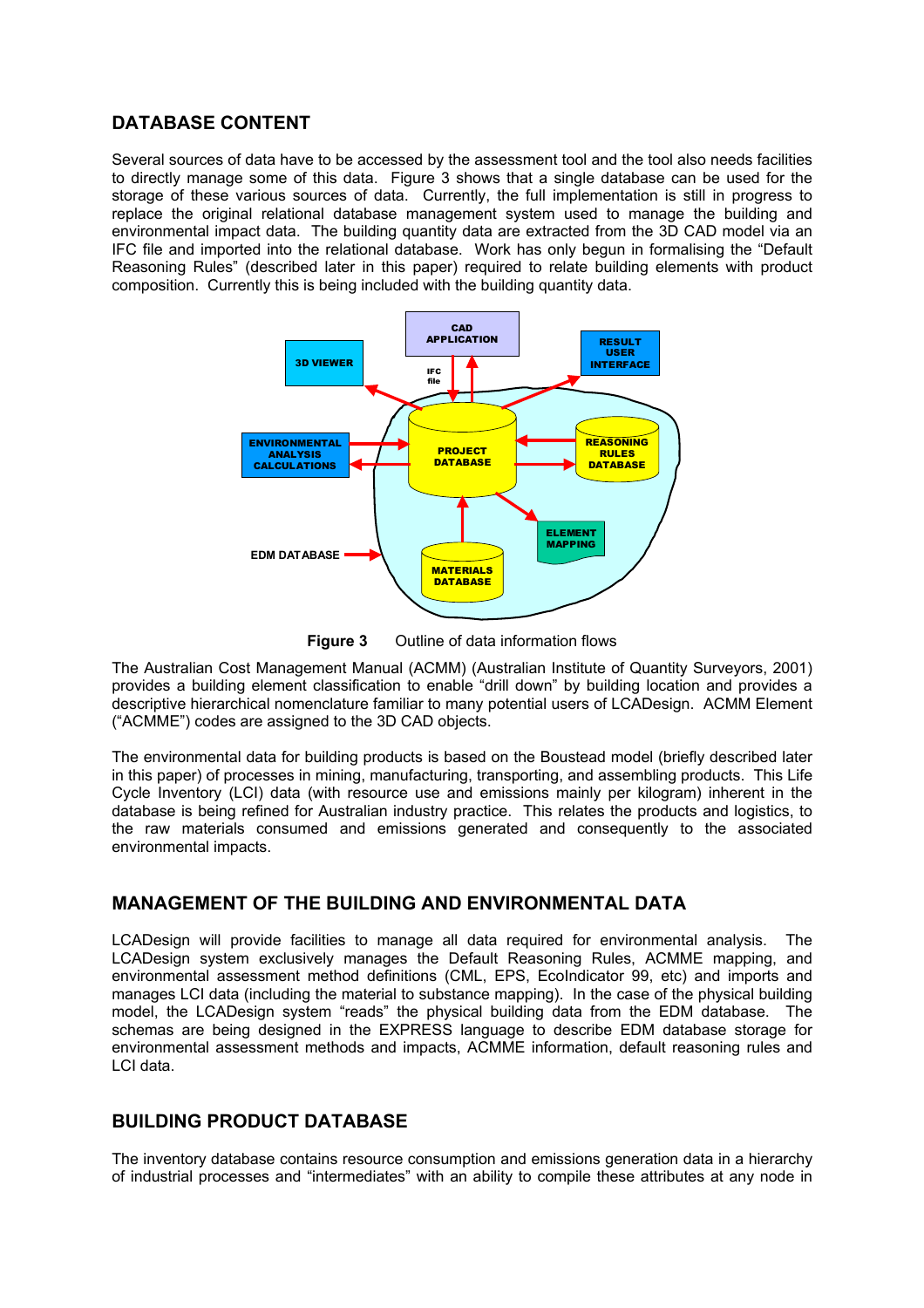the hierarchy based upon unit mass factors. Product attributes such as density are used to convert unit operations to that of equivalent functional units. The inventory consists of all processes in acquiring, processing, and delivering various qualities of products for building construction. An extract is shown in Table 2 for structural concrete. Emissions are calculated in the Boustead Model 4.4 (Boustead Consulting Ltd., 2002) after identifying and logging unit operations for all processes in manufacturing a building product. The energy, fuel, raw material and emissions inventory so generated is calculated, compiled and transposed to the product database.

| Cement for Mortar  | Concrete -15MPa | Concrete -40MPa | Concrete Masonry 100mm  |
|--------------------|-----------------|-----------------|-------------------------|
| Cement Sheet 4.5mm | Concrete -20MPa | Concrete -50MPa | Concrete Masonry 200mm  |
| Cement Sheet 6.0mm | Concrete -25MPa | Concrete -80MPa | <b>Precast Concrete</b> |
| Cement Sheet 7.5mm | Concrete -30MPa |                 | Cement Render           |

| Table 2 | <b>Concrete Product Inventory Extract</b> |  |
|---------|-------------------------------------------|--|
|---------|-------------------------------------------|--|

The Boustead Model has been developed over the last 30 years with such data for various products through modelling their process of manufacture, from raw material extraction, manufacturing, use and final disposal. Details of direct and indirect feeds into the entire process are accounted for allowing for a highly complex web of processes that together form a particular product. The various emissions data are aggregated for the entire process flow to derive gross totals for that product. Figure 4 shows a typical process flow for dry process bagged cement used for mortar.



**Figure 4** Process map for cement mortar

Table 3 shows an example from a list of resources and emissions to air, water and soil. Many items have small or negligible quantities in common building products but for an entire commercial building the sum can be significant.

| <b>Raw Material</b><br>30 Items eg. | <b>Emission to air</b><br>43 Items eg. | <b>Emission to water</b><br>44 Items eg. | <b>Solid Waste</b><br>16 Items eg. |
|-------------------------------------|----------------------------------------|------------------------------------------|------------------------------------|
| Bauxite                             | CO <sub>2</sub>                        | Ammonia                                  | Ash                                |
| Coal                                | <b>Hydrocarbons</b>                    | Cadmium (Cd)                             | Industrial waste                   |
| <b>Limestone</b>                    | Methane                                | Fluoride                                 | Solid waste                        |
| Gypsum                              | N <sub>2</sub> O                       | Phosphate $(PO4$ <sup>3-)</sup>          | Slags/ash                          |

**Table 3** Materials database selected contents

## **DEFAULT REASONING RULES**

Default reasoning rules link the product's inventory of resource consumption and emission generation calculated in and exported from the Boustead model 4.4 database. Thus all default reasoning rules are specified in terms of "known" component products (i.e. as specified in the IFC schema) and "known" manufacturing processes (i.e. made in processes in the model database) in order to gain a comprehensive environmental inventory of the building. The default reasoning rules have a recursive nature to allow for the varying level of detail throughout the stages of building design and specification. To maintain consistency all design detail is obtained from a single building model source (i.e. the EDM model) producing a 3D CAD model to a greater level of detail than is traditionally the case. To cope with the varying level of detail through the subsequent stages of building design, the default reasoning rules are always defined down to the finest level of detail specified by the building product inventory. This is achieved by specifying a rule in terms of applicable rules at the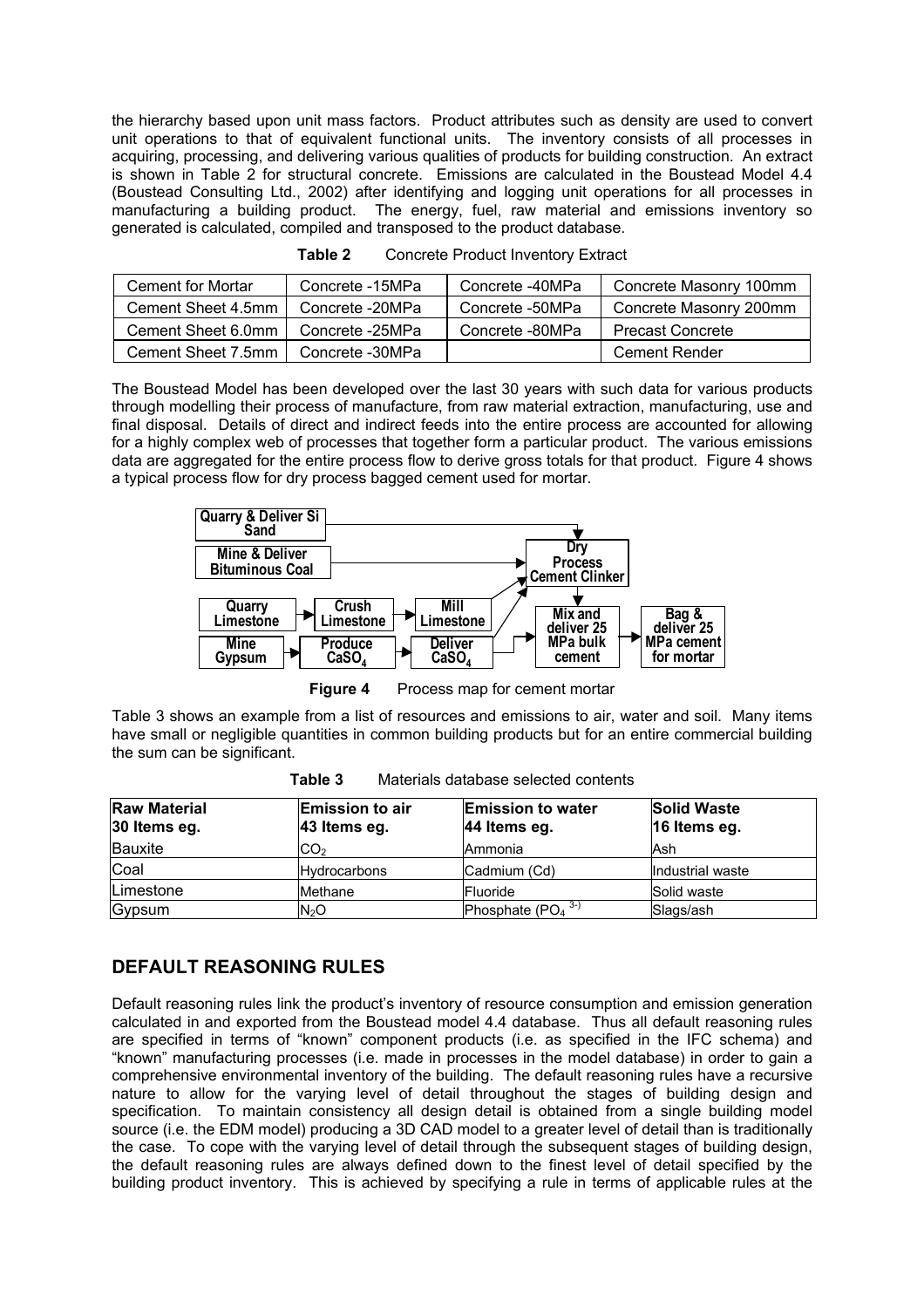next finer level of detail until the rules at the "leaf nodes" are specified in terms of some specific product (or products) only.

#### **EXAMPLE**

An example building has been selected to test both the ability to create IFC files and to assess environmental impact through LCADesign. The Engineering Science Building (Roy Wallace Building) at the Southbank Institute of TAFE in Brisbane is a five level development of about 8000  $m^2$  that includes basement parking, child-care centre, tiered lecture theatre, laboratories, lecture rooms and offices. This building is complex, with a wide range of facilities despite its relatively small size. With all the characteristics of a commercial office building including lifts, air conditioning, etc, it was an excellent choice as a test building. A CAD view is shown in Figure 5 and an example environmental analysis of two design options in Figure 6.





**Figure 6** An example figure of an environmental result from the test building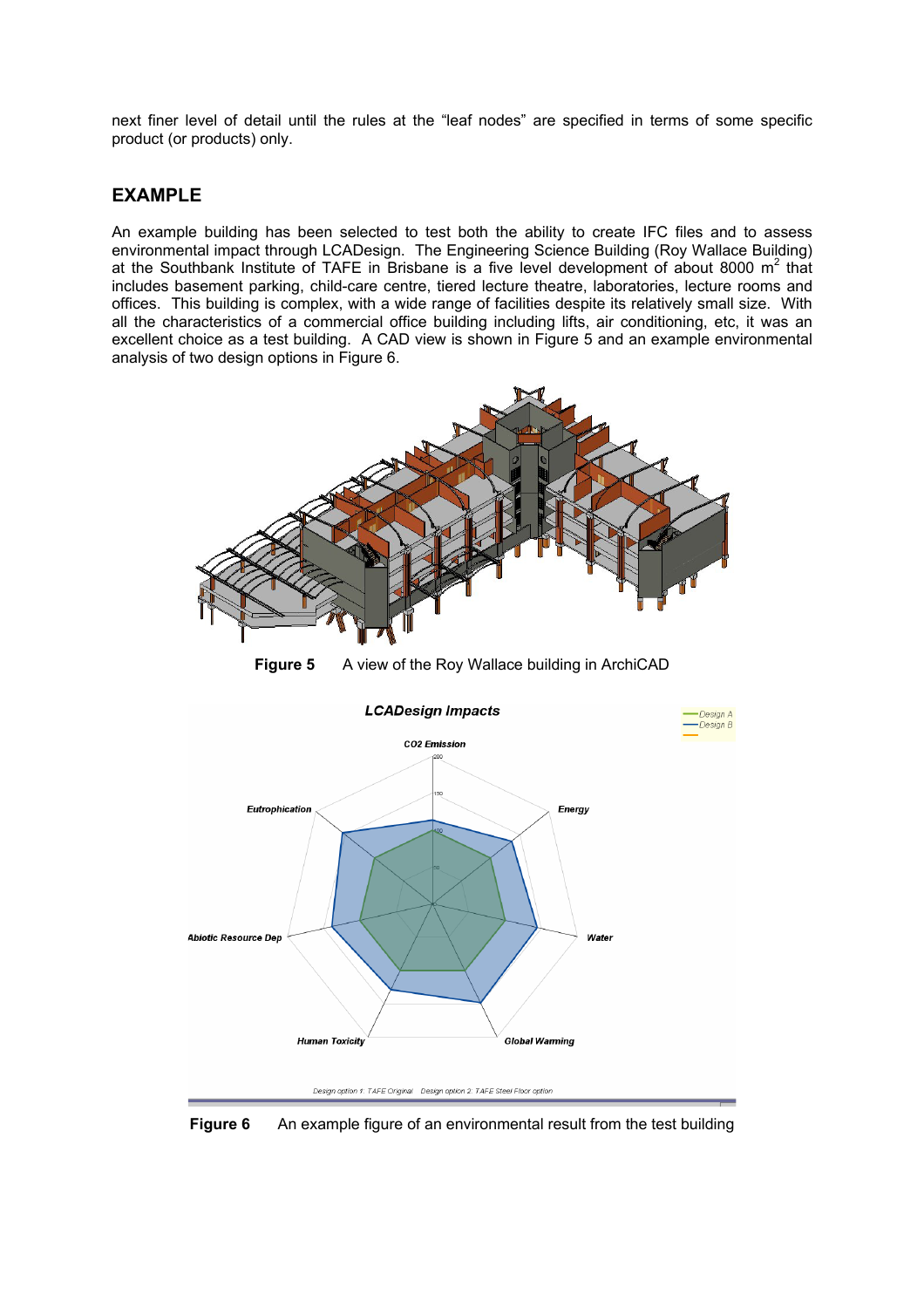#### **CONCLUSIONS**

The paper outlined the key modules of LCADesign and their role in delivering an automated ecoefficiency assessment for commercial buildings. The ability to assess designs automatically from drawings to reduce environmental and economic cost impacts will enable building design professionals to make informed decisions on such impacts of building structures.

LCADesign exploits the wealth of information in contemporary 3D object-oriented CAD files directly for a fully integrated and automated assessment. It accesses the CAD detail through Industry Foundation Classes to permit professionals to interrogate drawing objects. The development of LCADesign direct from 3D CAD is a complex undertaking to integrate a wide range of key modules from a database accommodating IFC definitions, product life cycle inventories and environmental impacts.

The automated take-off provides quantities of building components based upon inventories from a database of processes, logistics and raw materials acquisition in Australia. Complete life cycle inventories for specified quantities of building products etc is the platform to provide reports from LCADesign based on internationally recognised environmental indicators.

## **ACKNOWLEDGEMENT**

The development of LCADesign is part of the Cooperative Research Centre for Construction Innovation program funded by the Australian Federal Government.

### **REFERENCES**

- Australian Institute of Quantity Surveyors (2001) Australin Cost management Manual, Vol. 2, Australian Institute of Quantity Surveyors, Canberra, 189p.
- Baldwin, R. and Yates, A. (1996) An Environmental Assessment Method For Building, *Proceeding of the International CIB Conference,* RMIT, Melbourne, Australia.
- Baldwin, R., Yates, A., Howard, N. and Raw, S. (1998) *BREEAM 98 for Offices*, Building Research Establishment, UK.
- Barton, R., Jones, D. and Gilbert, D. (2002)Strategic asset management incorporating ecologically sustainable development*, Facility Management*, Henry Stewart, London.
- Boustead Consulting Ltd. (2002) The Boustead Model 4.4 for window, Boustead Consulting Ltd. Cole, R. J. and Larsson, N. (1997) Green building challenge '98, *Proceedings of CIB Second*
- *International Conference on Buildings and Environment*, Paris, June 9-12, Vol. 1, 19-29.
- Cole, R. J. and Larsson, N. (1999) GBC'98 and GBTool: Background, *Building Research and Information*, 27(4/5), 221-229.
- Cole, R. J. and Larsson, N. K. (2000) Green Building Challenge: Lesson Learned from GBC '98 and GBC 2000, *Proceedings of International Conference on Sustainable Building 2000*, 22-25 October, Maastricht, The Netherlands, 213-215.
- Council of Australian Governments (1992) *National Strategy for Ecologically Sustainable Development,* Department of Industry, Science and Tourism. Canberra, Australia.
- EXPRESS Data Manager (2002) On line help.
- ISO (1998) ISO/CD 14042.3: Life Cycle Assessment Impact Assessment.
- ISO (2002) ICO TC59, ISO AW121931 Buildings and constructed assets Sustainability in building constructions – Framework for assessment of environmental performance of buildings.
- Levin, H. (1997) Systematic evaluation and assessment of buildings environmental performance, *Proceedings of Conference: CGI-97 Directions Forum*:*,* Brisbane, Australia.
- National Resources Canada (2001) Limitation of GBTool, NRC Buildings Group (http://buildingsgroup.nrcan.gc.ca/Projects\_e/GBTool.html).
- Queensland Department of Public Works (2000) *ESD Fitout Guideline for Office Accommodation*, Brisbane, Australia. http://www.build.qld.gov.au/aps/aps01.htm#esd.
- Seo, S. (2002) *International review of environmental assessment tools and databases*, Report 2001- 006-3-.02, Cooperative Research Centre for Construction Innovation, Brisbane.